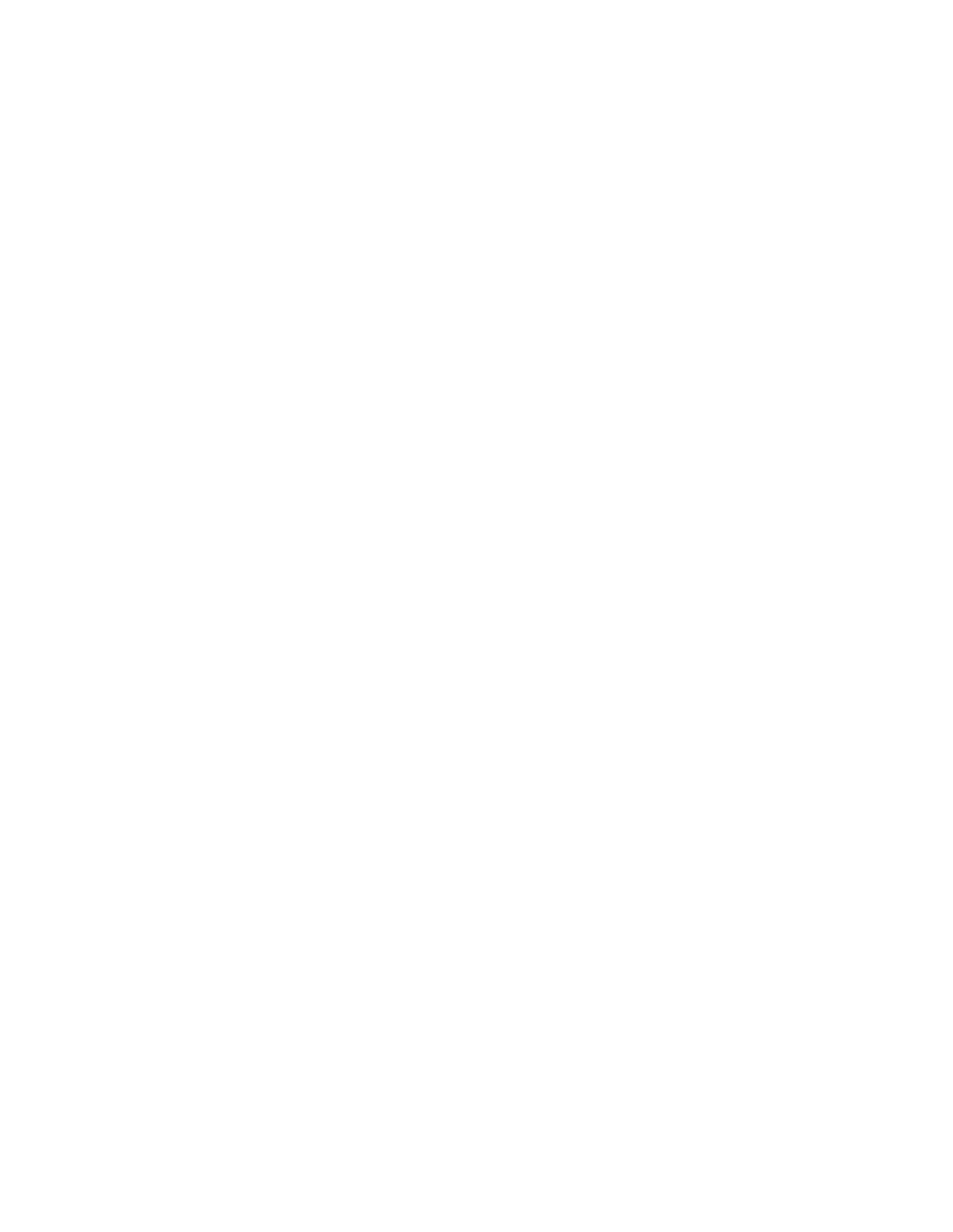#### **CURRENCY EQUIVALENTS**

(as of 15 February 2018)

| Currency unit<br>Rp1.00<br>\$1.00 |  |                        | rupiah (Rp)<br>\$0.000074<br>Rp13,568.00 |
|-----------------------------------|--|------------------------|------------------------------------------|
|                                   |  | <b>ABBREVIATIONS</b>   |                                          |
| <b>ADB</b>                        |  | Asian Development Bank |                                          |

| <b>BAP</b>  | $\sim$                   | biodiversity action plan                           |
|-------------|--------------------------|----------------------------------------------------|
| <b>CTF</b>  | $\overline{\phantom{0}}$ | <b>Clean Technology Fund</b>                       |
|             |                          |                                                    |
| <b>MEMR</b> | $\equiv$                 | Ministry of Energy and Mineral Resources           |
| <b>PLN</b>  |                          | Perusahaan Listrik Negara (national power utility) |
| <b>PPA</b>  |                          | power purchase agreement                           |
| <b>SERD</b> |                          | PT Supreme Energy Rantau Dedap                     |

#### **WEIGHTS AND MEASURES**

| GW |   | gigawatt  |
|----|---|-----------|
| Ha |   | hectare   |
| Κm | - | kilometer |
| МW | - | megawatt  |

#### **NOTE**

In this report, "\$" refers to United States dollars.

| <b>Vice-President</b>                                               | Diwakar Gupta, Private Sector and Cofinancing Operations                                                                                                                                                                                                                                                                                                                                                                                                                                                                                                                                                                                                                                                                  |  |  |
|---------------------------------------------------------------------|---------------------------------------------------------------------------------------------------------------------------------------------------------------------------------------------------------------------------------------------------------------------------------------------------------------------------------------------------------------------------------------------------------------------------------------------------------------------------------------------------------------------------------------------------------------------------------------------------------------------------------------------------------------------------------------------------------------------------|--|--|
| <b>Director General</b>                                             | Michael Barrow, Private Sector Operations Department (PSOD)                                                                                                                                                                                                                                                                                                                                                                                                                                                                                                                                                                                                                                                               |  |  |
| <b>Director</b>                                                     | Jackie B. Surtani, Infrastructure Finance Division 2, PSOD                                                                                                                                                                                                                                                                                                                                                                                                                                                                                                                                                                                                                                                                |  |  |
| <b>Team leader</b><br><b>Project advisor</b><br><b>Team members</b> | David Dovan, Investment Specialist, PSOD<br>Yuichiro Yoi, Senior Investment Specialist, PSOD<br>Genevieve Abel, Principal Transaction Support Specialist (Integrity),<br><b>PSOD</b><br>David Barton, Investment Specialist, PSOD<br>Henri Devys, Young Professional, PSOD<br>Colin Gin, Principal Counsel, Office of the General Counsel<br>Manfred Kiefer, Senior Economist, PSOD<br>Noel Peters, Principal Safeguards Specialist, PSOD<br>Arlene Porras, Senior Safeguards Officer, PSOD<br>Marife Principe, Social Development Officer (Safeguards), PSOD<br>Viswanathan Ramasubramanian, Senior Safeguards Specialist, PSOD<br>Cheryll Tienzo, Project Analyst, PSOD<br>Martina Tonizzo, Investment Specialist, PSOD |  |  |

In preparing any country program or strategy, financing any project, or by making any designation of or reference to a particular territory or geographic area in this document, the Asian Development Bank does not intend to make any judgments as to the legal or other status of any territory or area.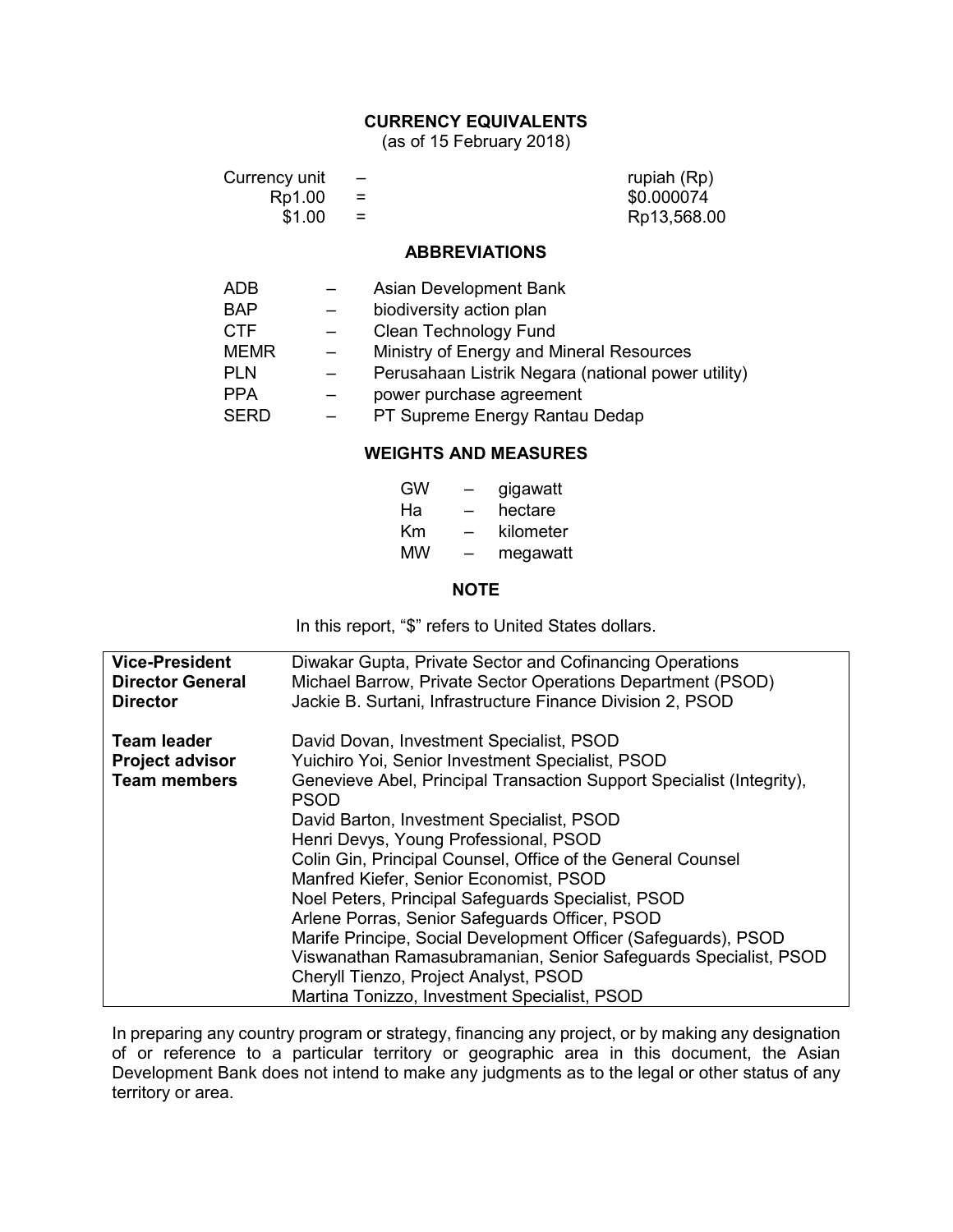## **CONTENTS**

# PROJECT AT A GLANCE

| I.   | <b>THE PROPOSAL</b>                                                                                                                                                                                                                                                                     |                                                                            |
|------|-----------------------------------------------------------------------------------------------------------------------------------------------------------------------------------------------------------------------------------------------------------------------------------------|----------------------------------------------------------------------------|
| ΙΙ.  | THE PROJECT                                                                                                                                                                                                                                                                             |                                                                            |
|      | Project Identification and Description<br>Α.<br>В.<br>Development Impacts, Outcome, and Outputs<br>C.<br>Alignment with ADB Strategy and Operations<br>Project Cost and Financing Plan<br>D.<br>Ε.<br>Implementation Arrangements<br>F.<br>Projected Financial and Economic Performance | $\sqrt{3}$<br>$\sqrt{3}$<br>$\overline{4}$<br>$\overline{\mathbf{4}}$<br>5 |
| III. | THE PROPOSED ADB ASSISTANCE                                                                                                                                                                                                                                                             | 5                                                                          |
|      | The Assistance<br>А.<br>В.<br>Value Added by ADB Assistance<br>C.<br><b>Risks</b>                                                                                                                                                                                                       | 5<br>$\sqrt{5}$<br>$6\phantom{1}6$                                         |
| IV.  | POLICY COMPLIANCE                                                                                                                                                                                                                                                                       | 6                                                                          |
|      | Safeguards and Social Dimensions<br>Α.<br>В.<br><b>Anticorruption Policy</b><br>C.<br><b>Investment Limitations</b><br>D.<br>Assurances                                                                                                                                                 | $6\phantom{1}6$<br>$\bf 8$<br>$\bf 8$<br>8                                 |
| V.   | <b>RECOMMENDATION</b>                                                                                                                                                                                                                                                                   | 8                                                                          |
|      | <b>APPENDIXES</b>                                                                                                                                                                                                                                                                       |                                                                            |
| 1.   | Design and Monitoring Framework                                                                                                                                                                                                                                                         |                                                                            |
| 2.   | <b>List of Linked Documents</b>                                                                                                                                                                                                                                                         | 11                                                                         |

# **Page**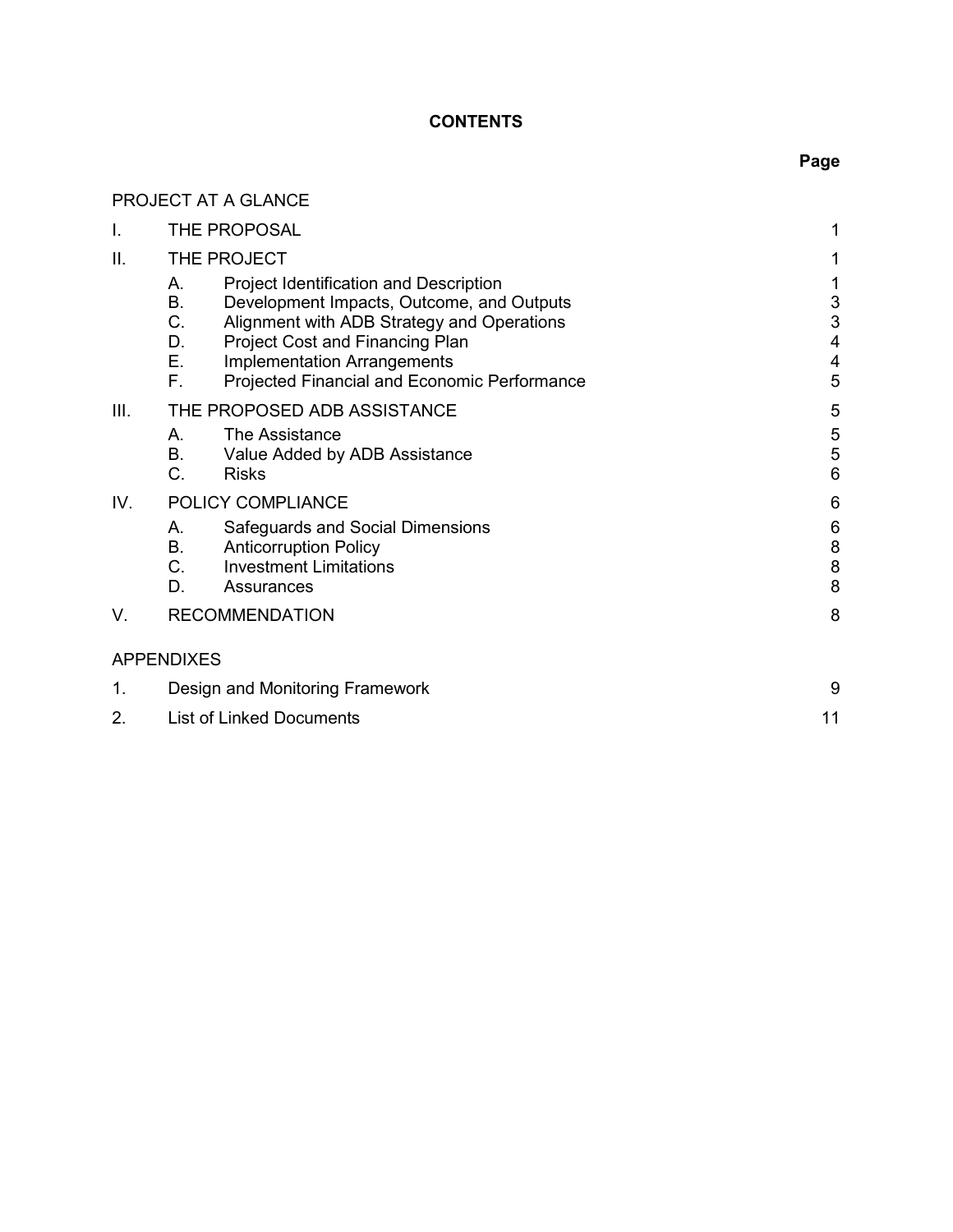# **PROJECT AT A GLANCE**

| 1. Basic Data                                      |                                                                          |                                    |                                                                          | Project Number: 50330-001         |
|----------------------------------------------------|--------------------------------------------------------------------------|------------------------------------|--------------------------------------------------------------------------|-----------------------------------|
| <b>Project Name</b>                                | Rantau Dedap Geothermal<br>Power Project (Phase 2)                       | <b>Department</b><br>/Division     | PSOD/PSIF2                                                               |                                   |
| Country                                            | Indonesia                                                                |                                    |                                                                          |                                   |
| <b>Borrower</b>                                    | PT Supreme Energy Rantau<br>Dedap                                        |                                    |                                                                          |                                   |
| 2. Sector                                          | Subsector(s)                                                             |                                    |                                                                          | <b>ADB Financing (\$ million)</b> |
| $\sqrt{\phantom{a}}$ Energy                        | Renewable energy generation - geothermal                                 |                                    |                                                                          | 177.50                            |
|                                                    |                                                                          |                                    | <b>Total</b>                                                             | 177.50                            |
| 3. Strategic Agenda                                | <b>Subcomponents</b>                                                     |                                    | <b>Climate Change Information</b>                                        |                                   |
| Inclusive economic                                 | Pillar 1: Economic                                                       | Mitigation (\$ million)            |                                                                          | 177.50                            |
| growth (IEG)                                       | opportunities, including jobs,<br>created and expanded                   |                                    | $CO2$ reduction (tons per annum)<br>Climate Change impact on the Project | 403,000<br>Medium                 |
| Environmentally                                    | Global and regional                                                      |                                    |                                                                          |                                   |
| sustainable growth                                 | transboundary environmental                                              |                                    |                                                                          |                                   |
| (ESG)                                              | concerns                                                                 |                                    |                                                                          |                                   |
| 4. Drivers of Change                               | <b>Components</b>                                                        |                                    | <b>Gender Equity and Mainstreaming</b>                                   |                                   |
| Partnerships (PAR)                                 | Commercial cofinancing<br>Official cofinancing                           |                                    | Some gender elements (SGE)                                               |                                   |
|                                                    | <b>Private Sector</b>                                                    |                                    |                                                                          |                                   |
| Private sector development<br>(PSD)                | Promotion of private sector<br>investment                                |                                    |                                                                          |                                   |
|                                                    |                                                                          |                                    |                                                                          |                                   |
| 5. Poverty and SDG Targeting                       |                                                                          | <b>Location Impact</b>             |                                                                          |                                   |
| Geographic Targeting<br><b>Household Targeting</b> | No<br>No.                                                                | Nation-wide                        |                                                                          | High                              |
| <b>SDG Targeting</b>                               | Yes                                                                      |                                    |                                                                          |                                   |
| <b>SDG Goals</b>                                   | SDG7, SDG13                                                              |                                    |                                                                          |                                   |
| 6. Nonsovereign Operation Risk Rating              |                                                                          |                                    |                                                                          |                                   |
| <b>Obligor Name</b>                                |                                                                          |                                    | <b>Final Project Rating</b>                                              | <b>Facility Risk Rating</b>       |
| PT Supreme Energy Rantau Dedap                     |                                                                          | NSO7                               |                                                                          | NSO <sub>7</sub>                  |
| 7. Safeguard Categorization                        | <b>Environment: A</b>                                                    | <b>Involuntary Resettlement: B</b> |                                                                          | Indigenous Peoples: C             |
| 8. Financing                                       |                                                                          |                                    |                                                                          |                                   |
| <b>Modality and Sources</b>                        |                                                                          |                                    |                                                                          | Amount (\$ million)               |
| <b>ADB</b>                                         |                                                                          |                                    |                                                                          | 177.50                            |
|                                                    | Nonsovereign LIBOR Based Loan (Regular Loan): Ordinary capital resources |                                    |                                                                          | 177.50                            |
| Cofinancing                                        |                                                                          |                                    |                                                                          | 50.00                             |
| <b>Others</b>                                      | Clean Technology Fund (Full ADB Administration)                          |                                    |                                                                          | 50.00<br>0.00                     |
| Others <sup>a</sup>                                |                                                                          |                                    |                                                                          | 482.40                            |
| <b>Total</b>                                       |                                                                          |                                    |                                                                          | 709.90                            |
|                                                    |                                                                          |                                    |                                                                          |                                   |

<sup>a</sup> Derived by deducting ADB financing and Cofinancing from Total Project Cost.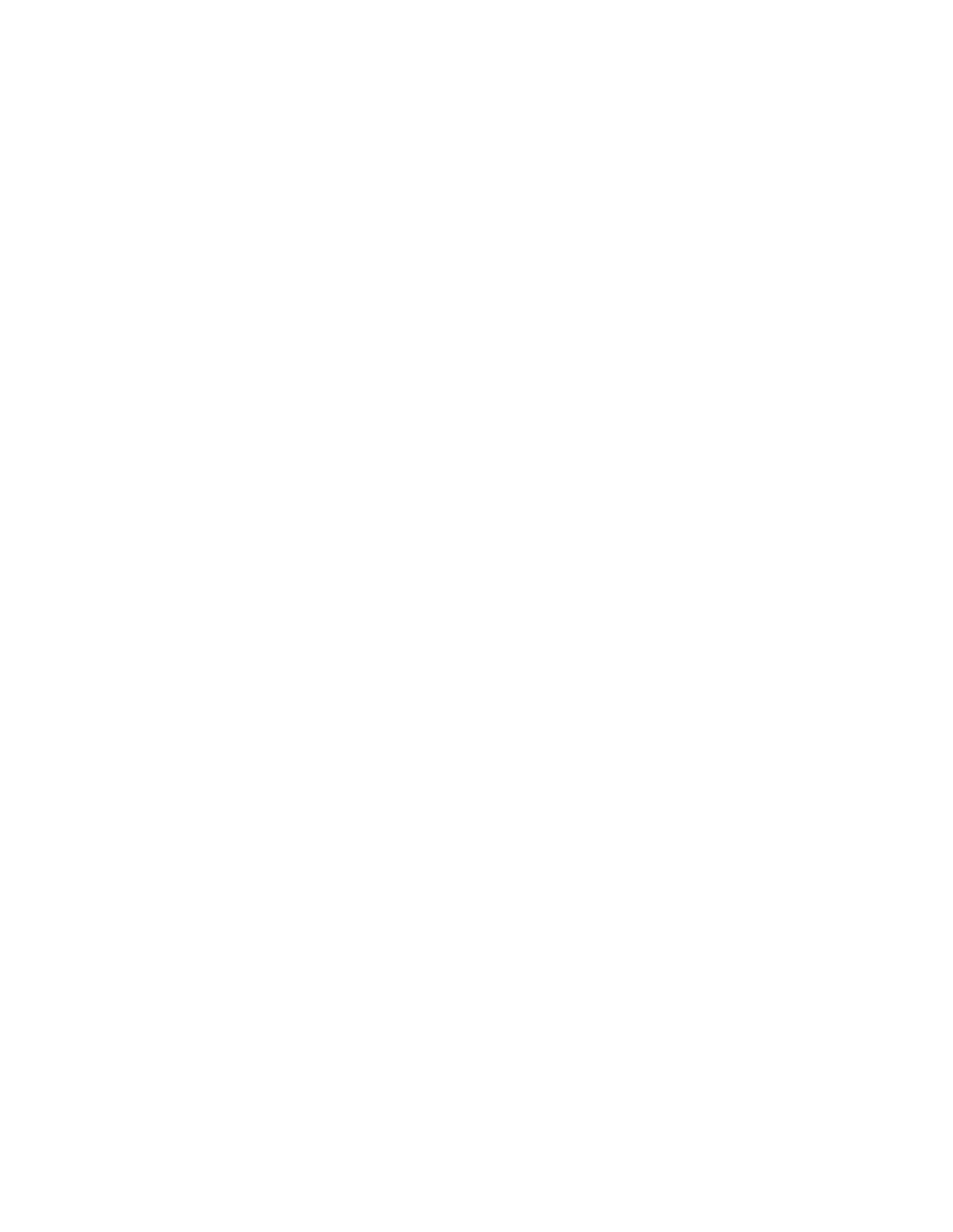## **I. THE PROPOSAL**

1. I submit for your approval the following report and recommendation on a proposed loan of up to \$177,500,000 to PT Supreme Energy Rantau Dedap (SERD) for the Rantau Dedap Geothermal Power Project (Phase 2) in the Republic of Indonesia. The report also describes the proposed administration of a loan of \$50,000,000 to be provided by the Clean Technology Fund (CTF), which will be a rollover from an existing CTF facility supporting phase 1 of the project),<sup>1</sup> for the Rantau Dedap Geothermal Power Project (Phase 2);<sup>2</sup> and if the Board approves the proposed loan, I, acting under the authority delegated to me by the Board, approve the administration of the CTF loan.

## **II. THE PROJECT**

#### **A. Project Identification and Description**

#### **1. Project Identification**

2. Indonesia, the largest economy in Southeast Asia, had an estimated gross domestic product of \$932.3 billion (current United States dollars) in 2016.<sup>3</sup> It experienced consistent growth after the Asian financial crisis, averaging 5.0% per year during 2011–2016, down from 6.4% in 2010. Improved access to affordable and sustainable forms of energy is critical to enhance the competitiveness of Indonesia's power infrastructure, which has been struggling to keep up with the country's strong economic performance. The Ministry of Energy and Mineral Resources (MEMR) anticipates power demand to increase under current forecasts, resulting in a shortage that could undermine the country's sustainable growth potential if not addressed adequately.

3. Indonesia has an estimated potential of 29.5 gigawatts (GW) of geothermal energy resources (the largest in the world), 75.0 GW of hydropower, 532.6 GW of solar power, 32.6 GW of biomass and biogas, and 113.5 GW of wind power.<sup>4</sup> Nearly every renewable subsector remains undeveloped, and the total installed geothermal power capacity in 2017 was only 1.8 GW.<sup>5</sup>

4. To cope with predicted future electricity shortages, the Government of Indonesia introduced fast-track programs to accelerate power generation development. In its national development plans for 2015–2024, it introduced a third fast-track program targeting the addition of 35 GW of power by 2019. In early 2017, pursuant to the National Electricity Business Plan, 2017–2026, it adjusted the target completion dates and capacities under this program to 29 GW by the end of 2019 and 35 GW by the end of 2021. $6$  While the largest share of generated energy is still expected to come from fossil fuels, the government is encouraging greater use of renewable energy sources in the generation mix. It has set ambitious targets to increase the share of renewable energy from 12% in 2013 to 23% in 2025 in the primary energy mix.<sup>7</sup>

 1 Asian Development Bank (ADB). *2014. Report and Recommendation of the President to the Board of Directors: Proposed Administration of Loan to PT Supreme Energy Rantau Dedap for the Rantau Dedap Geothermal Development Project (Phase 1) in the Republic of Indonesia*. Manila.

<sup>&</sup>lt;sup>2</sup> The CTF Trust Fund Committee approved the rollover from the Phase I CTF loan on 9 February 2018.

<sup>3</sup> World Bank. 2017. *World Development Indicators 2017*. Washington, DC.

<sup>4</sup> Government of Indonesia, MEMR. 2016. *Mainstreaming Renewable Energy and Energy Conservation*. Paper presented at the SIEP Policy Coordination Team Kick-Off Workshop. Jakarta. 3 August.

<sup>5</sup> *RambuEnergy*. 2017. Indonesia's Geothermal Installed Capacity Increases to 1808.5 MW. 11 October.

<sup>6</sup> Government of Indonesia, MEMR. 2017. *Pengesahan Rencana Usaha Penyediaan Tenaga Listrik: PT Perusahaan Listrik Negara (Persero) Tahun 2017 S.D. 2026.* Decree No. 1415 K/20/MEM/2017. Jakarta (RUPTL, 2017–2026); and Sector Overview (accessible from the list of linked documents in Appendix 2).

<sup>7</sup> ADB. 2016. *Indonesia: Energy Sector Assessment, Strategy, and Road Map*. Manila.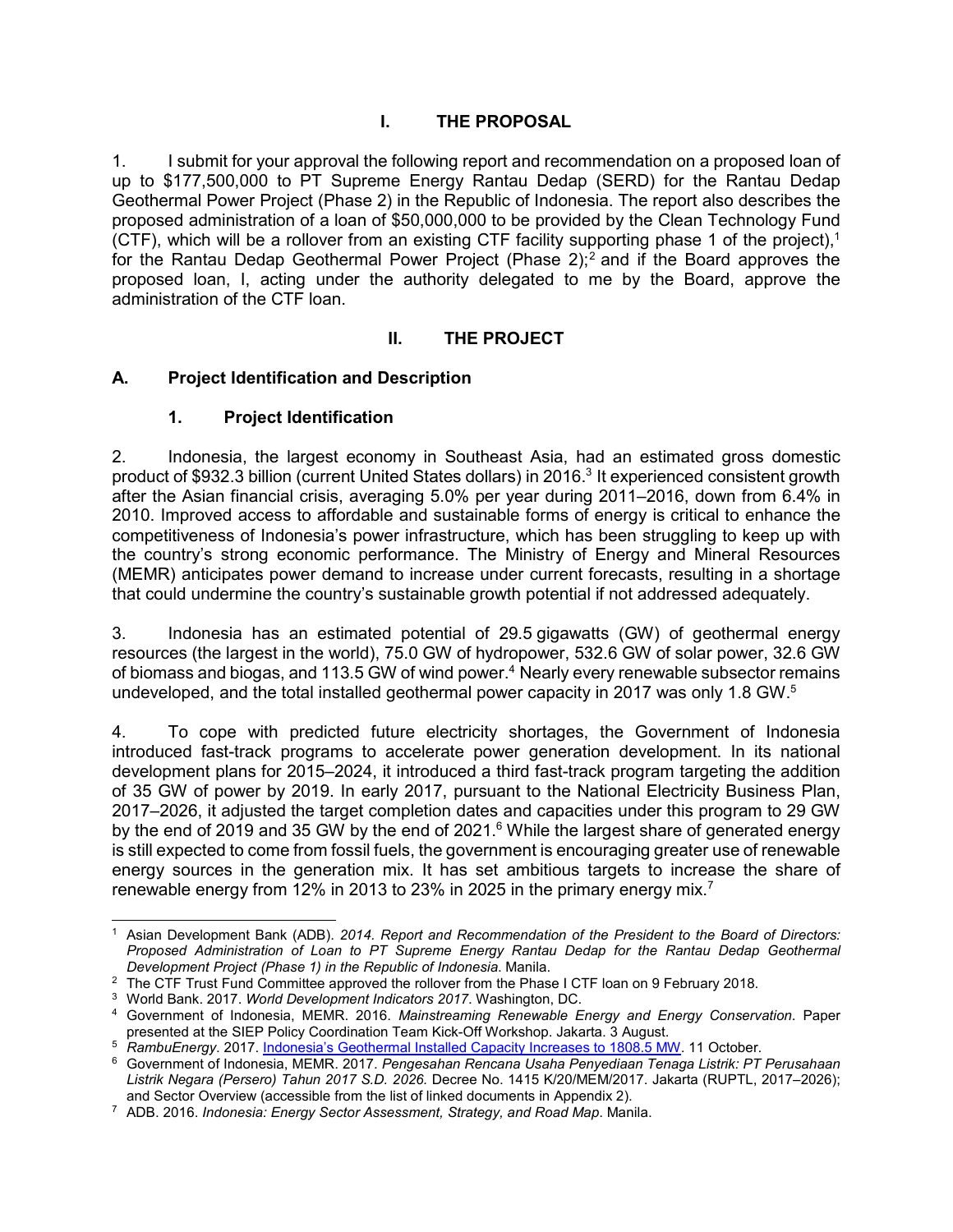5. Simultaneously, the government aims to reduce electricity generation costs. MEMR issued new regulations in January 2017 to set renewable energy tariffs against local and national grid prices, to regulate the procurement process, and more generally to reallocate some risks under power purchase agreements (PPAs).<sup>8</sup>

# **2. Project Design**

6. Asian Development Bank (ADB) and CTF support for phase 1 of the project (footnote 1) via a \$50 million exploration loan financed entirely by CTF in 2014 supported initial drilling and exploration which successfully quantified and characterized the nature of the geothermal resources. This has resulted in Phase 2 which will develop the geothermal steam resources at the site through further drilling and construction of production and injection facilities prior to the operation and maintenance of a power plant.

7. SERD will construct, operate, and maintain the project, with a design gross capacity of 98.4 megawatts (MW) and net capacity of 90.9 MW, in South Sumatra Province. It is located about 225 kilometers (km) southwest of Palembang across the administrative areas of Muara Enim Regency, Lahat Regency, and Pagar Alam City. It is within the 353 square km Rantau Dedap Geothermal Working Area along the Great Sumatran Fault and the Bukit Barisan mountain range at an altitude of 1,500–2,600 meters above sea level.

8. The project will be connected from its switchyard to the Lahat grid owned by Perusahaan Listrik Negara (PLN), Indonesia's state-owned power utility. PLN is responsible for the transmission line that will run from the Rantau Dedap Geothermal Plant to the substation.

## **3. Borrower and Sponsors**

9. SERD, a special purpose vehicle incorporated in Indonesia is the borrower. SERD is owned by PT Supreme Energy (Supreme), Engie, Marubeni Corporation (Marubeni), and by Tohoku Electric Power (Tohoku).

# [CONFIDENTIAL INFORMATION DELETED]

10. Based in France, Engie is among the world's leading independent power producers. Its core operations include power, natural gas and energy services. With operations in 70 countries it has 113 GW of installed capacity, of which 21.5 GW is in the renewable energy sector. Marubeni is a Japanese trading house with activities in a variety of sectors such as textiles, chemicals, energy, metals, mineral resources, and power. In the power sector, Marubeni has 41 GW of capacity in 23 countries around the world. Marubeni has previous experience operating in Indonesia as it is a current shareholder in the Cirebon and Paiton 2 coal power projects.

11. Recently established in 2007, Supreme is a small developer focusing on geothermal energy projects in Indonesia. Phase 2 will be the company's second geothermal project under development. The management team have a history of successfully developing and operating geothermal projects in the country with previous organizations. Tohoku is a top-tier Japanese power utility with over 7 million customers in Japan. It has installed capacity of 19 GW across

 $\overline{a}$ 8 Government of Indonesia, MEMR. 2017. *MEMR Regulation No. 10 of 2017 Concerning Principles of Power Purchase Agreements*. Jakarta (amended by MEMR Regulation No. 49 of 2017); Government of Indonesia, MEMR. 2017. *MEMR Regulation No. 11 of 2017 Concerning Utilization of Natural Gas by Power Plants*. Jakarta; and Government of Indonesia, MEMR. 2017. *MEMR Regulation No. 12 of 2017 Concerning the Utilization of Renewable Energy Resources for Electricity Supply*. Jakarta (revoked and replaced by MEMR Regulation No. 50 of 2017).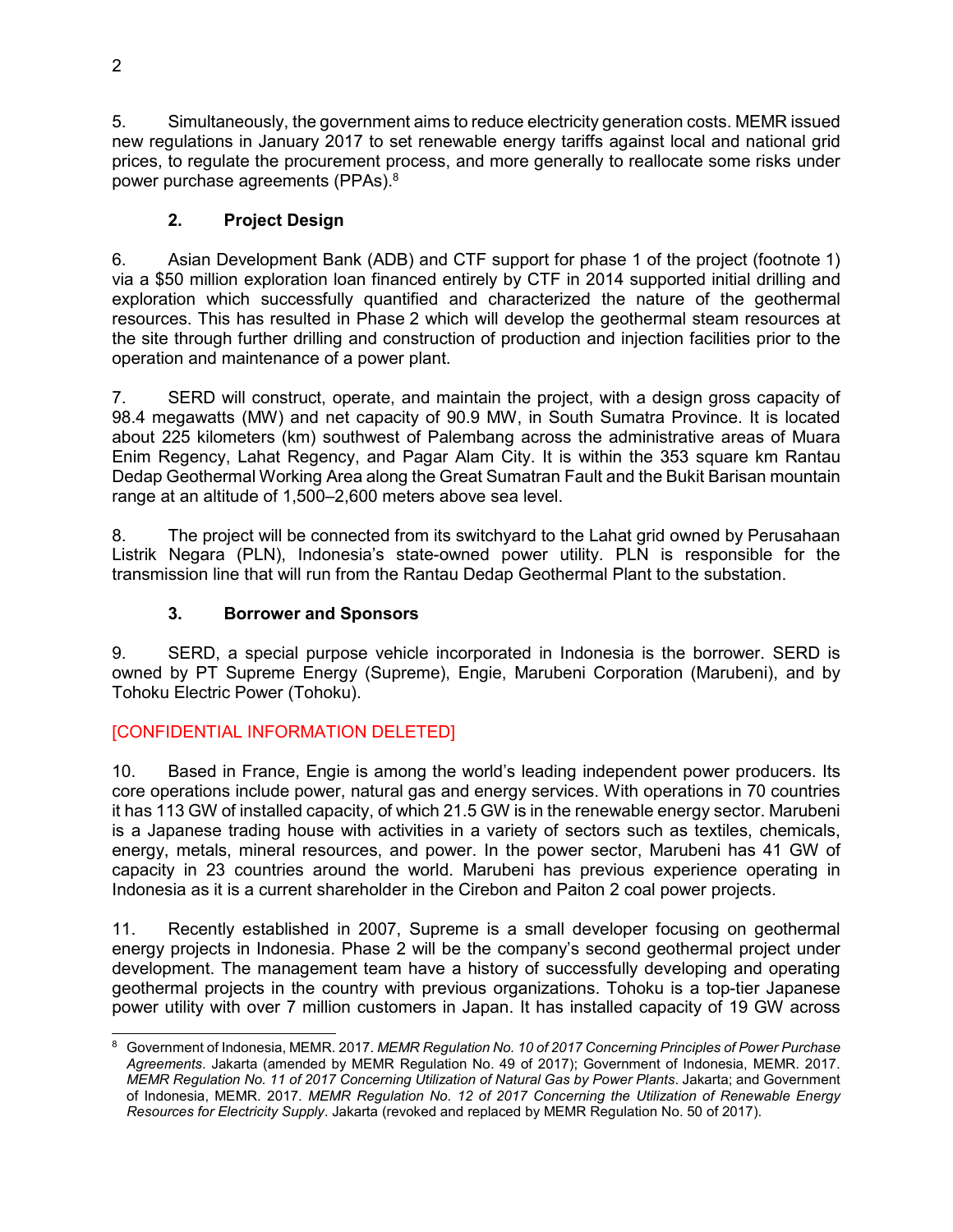coal, gas, oil, nuclear, and renewable energy and currently operates five geothermal plants with approximately 250 MW of capacity which is half of Japan's total geothermal power generation capacity.

12. Integrity due diligence was conducted.<sup>9</sup> Enhanced tax integrity due diligence was also conducted on the transaction.<sup>10</sup> ADB's review of the entity does not give ADB cause to believe that such entity has been established or is being used for cross-border tax evasion, money laundering, or terrorism financing in the jurisdictions involved in the project.

## **B. Development Impacts, Outcome, and Outputs**

13. **Impacts.** Indonesia intends to use sustainable electricity to drive economic activity and to enhance quality of life.<sup>11</sup> ADB financing will support MEMR's plan to expand the capacity of geothermal power generation from 1,858.5 MW in 2017 to 7,241.0 MW by 2025, and to raise the share of new and renewable energy in the grid power generation capacity to 33% (45 GW).<sup>12</sup> It will also contribute to Indonesia's target to reduce greenhouse gas emissions by 29% relative to a business-as-usual scenario by 2030.<sup>13</sup>

14. **Outcome.** The outcome will be geothermal power of 702.5 gigawatt-hours generated annually to meet the increasing electricity demand and avoid carbon dioxide emissions equivalent to 403,000 tons per year.

15. **Outputs.** The outputs are (i) 90.9 MW total capacity of geothermal power generation installed and operated by the private sector, (ii) employment generated for the local community, (iii) local and national economy stimulated, and (iv) economic opportunities for women improved.

## **C. Alignment with ADB Strategy and Operations**

16. **Consistency with ADB strategy and country strategy.** The project supports private sector participation in infrastructure and environment, two of the five core pillars of ADB's longterm strategy as reaffirmed by the Midterm Review of Strategy 2020.<sup>14</sup> The project is consistent with ADB's country partnership strategy for Indonesia, 2016–2019 in supporting the expansion of infrastructure and environment-friendly technologies for clean energy generation.<sup>15</sup> It contributes to the objectives of Indonesia's National Energy Plan (footnote 12) and to the 2015 commitment to the Paris Agreement under the United Nations Framework Convention on Climate Change.

17. **Consistency with sector strategy and relevant ADB operations.** The project is consistent with ADB's Energy Policy,<sup>16</sup> which states that support for renewable energy projects will be prioritized and broadened. The project fully aligns with ADB's energy sector strategy for

 9 ADB. 2003. *Enhancing the Asian Development Bank's Role in Combating Money Laundering and the Financing of Terrorism*. Manila.

<sup>10</sup> ADB. 2016. *Anticorruption Policy: Enhancing the Role of the Asian Development Bank in Relation to Tax Integrity*. Manila. Further information is provided in the Integrity and Tax Due Diligence Disclosure (accessible from the list of linked documents in Appendix 2).

<sup>11</sup> Government of Indonesia, MEMR. 2017. *Pengesahan Rencana Usaha Penyediaan Tenaga Listrik: PT Perusahaan Listrik Negara (Persero) Tahun 2017 S.D. 2026.* Decree No. 1415 K/20/MEM/2017. Jakarta (RUPTL, 2017–2026).

<sup>12</sup> Government of Indonesia. 2017. *National Energy Plan*. Presidential Regulation No. 22/2017. Jakarta.

<sup>13</sup> Government of Indonesia. 2015. *Intended Nationally Determined Contribution*. Jakarta.

<sup>14</sup> ADB. 2014. *Midterm Review of Strategy 2020: Meeting the Challenges of a Transforming Asia and Pacific.* Manila.

<sup>15</sup> ADB. 2016. *Country Partnership Strategy: Indonesia, 2016–2019: Towards a Higher, More Inclusive and Sustainable Growth Path.* Manila.

<sup>16</sup> ADB. 2009. *Energy Policy.* Manila.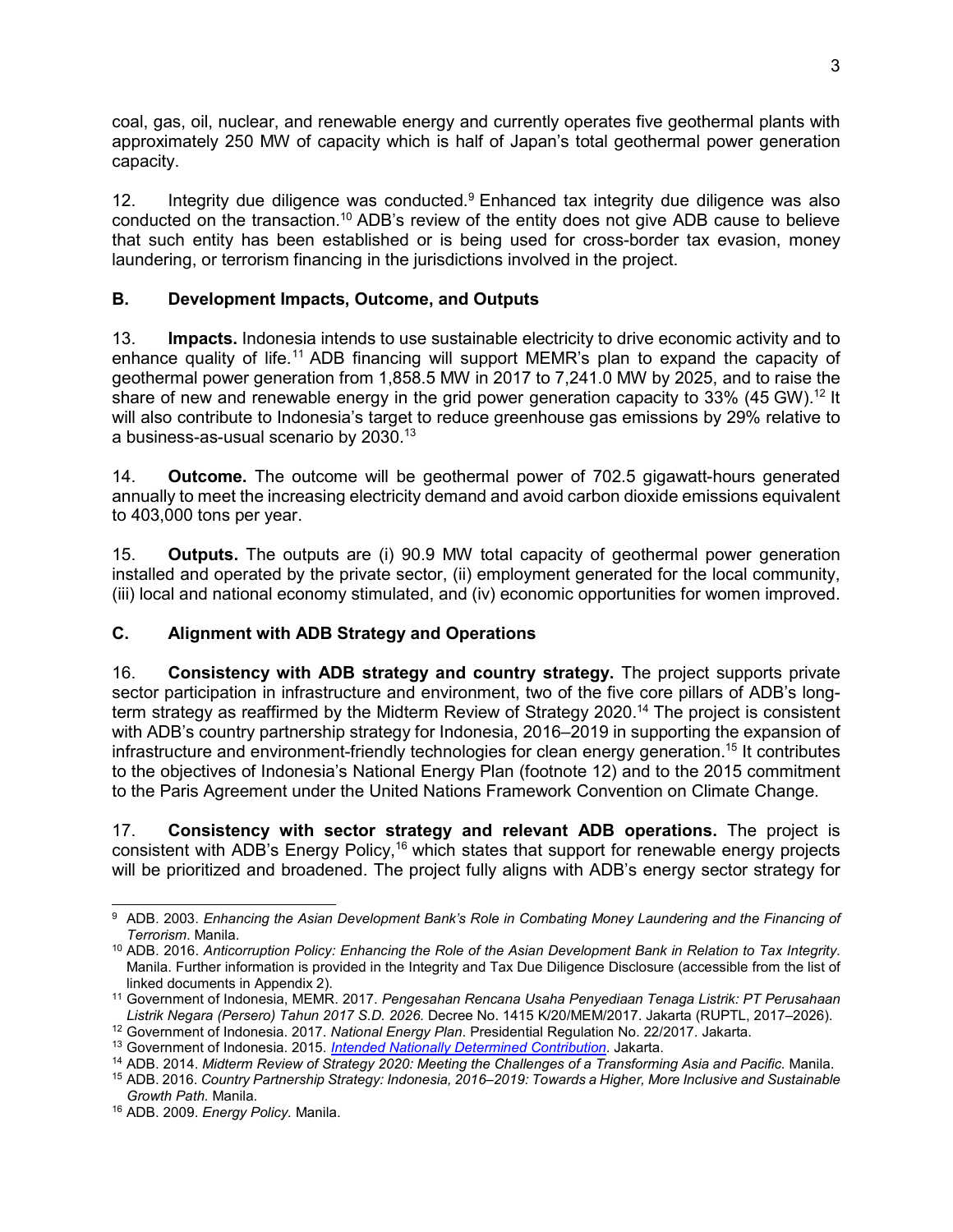Indonesia, which has the following main pillars: (i) undertake sector policy reform to make access to energy more sustainable and inclusive; (ii) strengthen the reach, reliability, and efficiency of the nation's electricity grid; and (iii) enable the greater use of clean energy. Further, the project complements recent ADB assistance programs to MEMR and PLN for policy-based lending and direct investments<sup>17</sup> as well as other ADB public sector initiatives to review geothermal tariff incentives. ADB is also supporting the government in strengthening and expanding Sumatra's transmission and distribution network.<sup>18</sup> The project builds on ADB's private sector experience and recent geothermal project financing, such as phase 1 of the project and the Sarulla and Muara Laboh geothermal power projects.<sup>19</sup>

18. **Lessons from previous operations**. The project will benefit from ADB's Private Sector Operations Department's exposure to the Indonesian energy sector and experience gained from structuring and implementing energy projects in Indonesia. ADB has already supported phase 1 of the project and is familiar with the project's history. The Private Sector Operations Department's experience indicates that successful project implementation depends on the sponsors' strength, experience, and ability to understand the regulatory environment, as well as the terms and conditions governing the financing of such projects. ADB is confident that the sponsors can successfully implement the project, given their track record.

## **D. Project Cost and Financing Plan**

## [CONFIDENTIAL INFORMATION DELETED]

#### **E. Implementation Arrangements**

19. Table 3 summarizes the implementation arrangements. $20$ 

| <b>Aspects</b>                                      | <b>Arrangements</b>                                                                                                                                                                                                                                                                                                                                     |  |  |
|-----------------------------------------------------|---------------------------------------------------------------------------------------------------------------------------------------------------------------------------------------------------------------------------------------------------------------------------------------------------------------------------------------------------------|--|--|
| Regulatory                                          | The project is to be developed under Indonesia's Geothermal Law, 2014. PLN awarded the                                                                                                                                                                                                                                                                  |  |  |
| framework                                           | development rights to the sponsors in 2010.                                                                                                                                                                                                                                                                                                             |  |  |
| Management                                          | Engie, Marubeni Corporation, Tohoku Electric Power, and Supreme Energy have formed a<br>consortium that brings more than 15 years of experience in Indonesian geothermal power<br>development and generation, and extensive experience in developing and operating more than<br>150,000 MW in power generation assets globally.                         |  |  |
| Implementation                                      | The plant will operate under a 30-year offtake contract.                                                                                                                                                                                                                                                                                                |  |  |
| <b>[CONFIDENTIAL INFORMATION DELETED]</b><br>period |                                                                                                                                                                                                                                                                                                                                                         |  |  |
| Construction<br>arrangements                        | The construction of the power plant and associated special and field facilities will be managed<br>through a engineering, procurement, and construction arrangement undertaken by a consortium<br>led by Rekayasa Industri, an Indonesia-based construction company, in cooperation with Fuji<br>Electric.<br><b>[CONFIDENTIAL INFORMATION DELETED]</b> |  |  |

#### **Table 3: Summary of Implementation Arrangements**

 $\overline{a}$ <sup>17</sup> ADB. 2017. *Report and Recommendation of the President to the Board of Directors: Proposed Policy-Based Loans for Subprogram 2 and Administration of Technical Assistance Grant to the Republic of Indonesia for the Sustainable and Inclusive Energy Program.* Manila. One of the three main thrusts of the policy matrix is private sector mobilization. <sup>18</sup> ADB. Indonesia: Electricity Grid Strengthening—Sumatra Program.

<sup>19</sup> ADB. 2013. *Report and Recommendation of the President to the Board of Directors: Proposed Loan and Administration of Loans to Sarulla Operations Limited, Sarulla Power Asset Limited, Kyuden Sarulla Private Limited, OrSarulla Incorporated, and PT Medco Geopower Sarulla for the Sarulla Geothermal Power Development Project in the Republic of Indonesia*. Manila; and ADB. 2016. *Report and Recommendation of the President to the Board of Directors: Proposed Loan and Administration of Loans to PT. Supreme Energy Muara Laboh for the Muara Laboh Geothermal Power Project in Indonesia*. Manila.

<sup>&</sup>lt;sup>20</sup> Details of Implementation Arrangements (accessible from the list of linked documents in Appendix 2).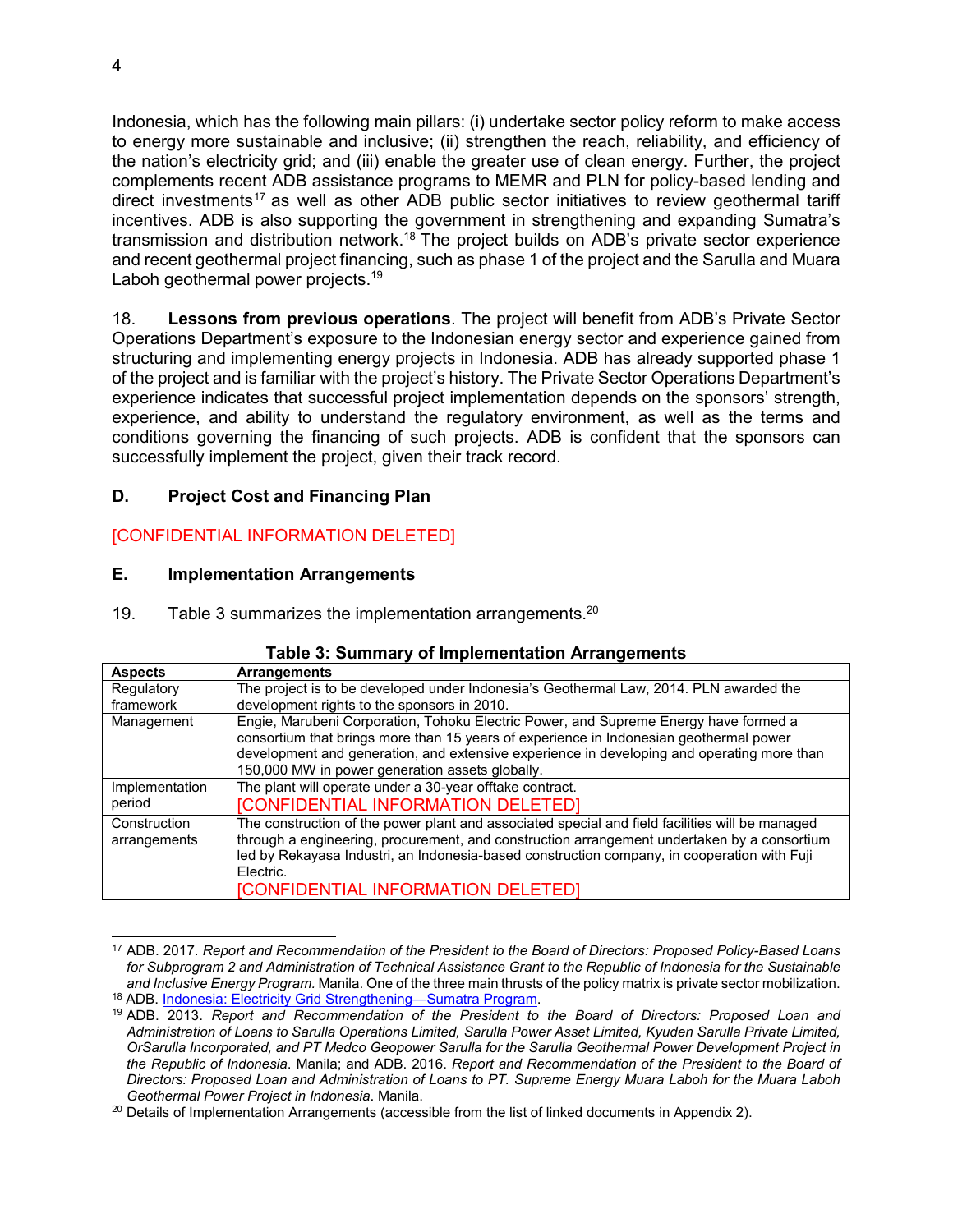| <b>Aspects</b>             | <b>Arrangements</b>                                                                                                                                                                                                                                                                                                                                                                                               |
|----------------------------|-------------------------------------------------------------------------------------------------------------------------------------------------------------------------------------------------------------------------------------------------------------------------------------------------------------------------------------------------------------------------------------------------------------------|
| Operations<br>arrangements | The project is being developed under the terms of a 30-year PPA with PLN (rated BB by<br>Standard & Poor's and Baa3 by Moody's Investors Service. PLN's obligations under the PPA are<br>supported by the Government of Indonesia (rated BBB- by Standard & Poor's and Baa3 by<br>Moody's) through a business viability guarantee letter.<br>Operation and maintenance works will be carried out by the borrower. |
|                            | <b>[CONFIDENTIAL INFORMATION DELETED]</b>                                                                                                                                                                                                                                                                                                                                                                         |
| Performance<br>monitoring  | The borrower will submit (i) unaudited and annual audited financial statements, (ii) environmental<br>and social monitoring reports, and (iii) development effectiveness reports to the Asian<br>Development Bank.                                                                                                                                                                                                |

COD = commercial operation date, MW = megawatt, PLN = Perusahaan Listrik Negara (national power utility), PPA = power purchase agreement, PT PRA = PT Plumpang Raya Anugrah. Source: Asian Development Bank.

## **F. Projected Financial and Economic Performance**

#### [CONFIDENTIAL INFORMATION DELETED]

#### **III. THE PROPOSED ADB ASSISTANCE**

#### **A. The Assistance**

ADB assistance will have two components: (i) a direct loan of up to \$177.5 million; and (ii) a CTF loan of \$50.0 million, to be administered by ADB. The CTF loan is a rollover from the existing loan provided for phase  $1.^{21}$ 

#### [CONFIDENTIAL INFORMATION DELETED]

20. **Blended concessional financing.** The Sarulla, Muara Laboh well as phase 1 and 2 of Rantau Dedap will result in four ADB-CTF transactions in the geothermal sector in Indonesia funded ADB–CTF Private Sector Geothermal Energy Program. CTF is funded by the multilateral Climate Investment Funds and promotes financing for demonstrating, deploying, and transferring low-carbon technologies with strong potential for long-term reduction of greenhouse gas emissions. It is one of the largest multilateral funds that help finance climate change mitigation projects in developing countries.<sup>22</sup> A minimum concessional approach was taken with regards to price and structure for the CTF tranche, and the project is consistent with the principles agreed by development finance institutions on the use of blended concessional finance. $^{23}$ 21.

#### [CONFIDENTIAL INFORMATION DELETED]

#### **B. Value Added by ADB Assistance**

22. Indonesia's substantial geothermal resource is not yet transformed into increasing geothermal power plants capacities. The use of blended concessional finance to support early movers in private sector development of geothermal energy in Indonesia will help accelerate

 $\overline{a}$  $21$  The \$50 million CTF loan provided for phase 1 has already been counted as ADB climate funding. ADB climate funding for phase 2 consists only of the \$177.5 million ADB loan.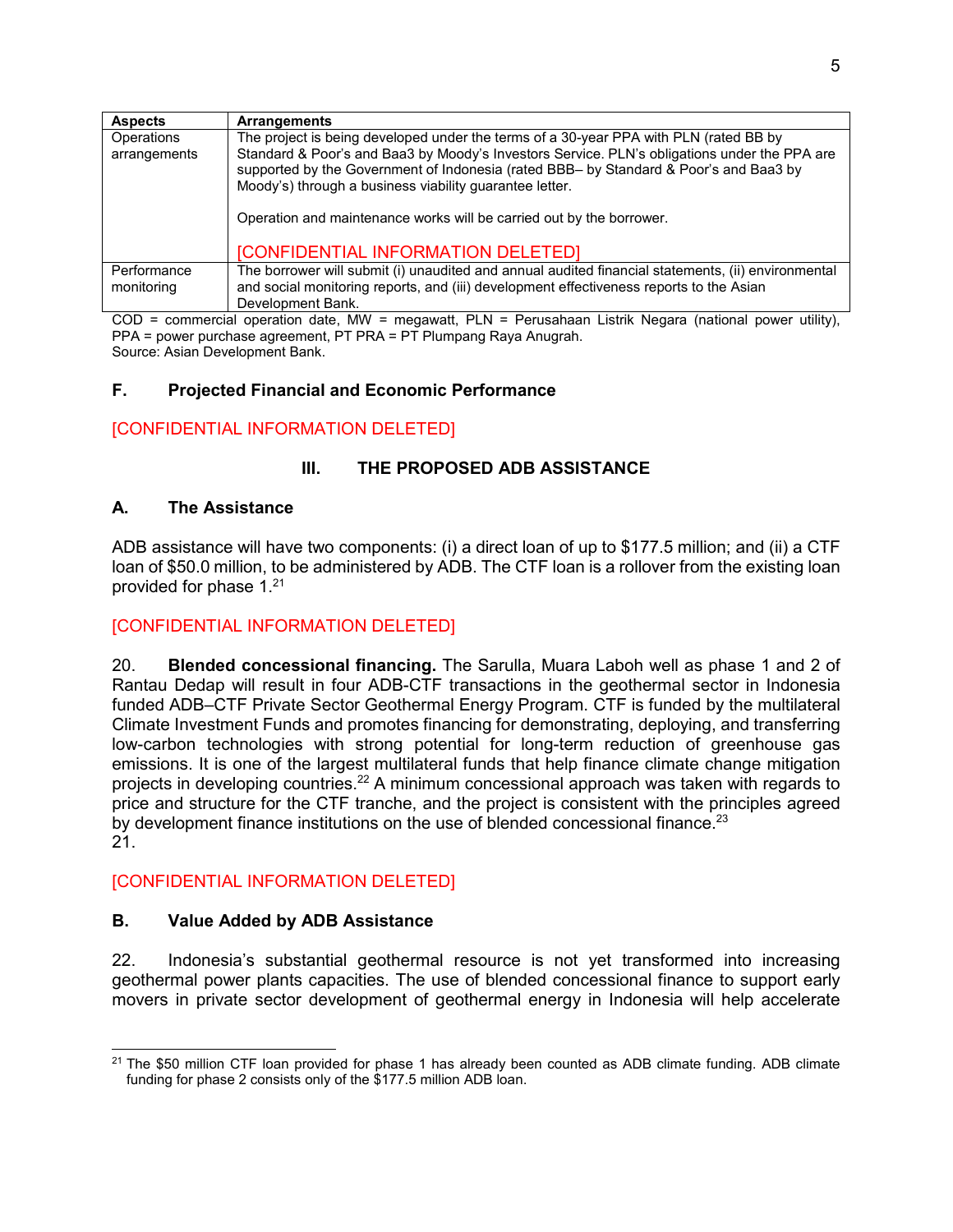progress toward commercial sustainability. ADB's engagement helps make this project viable and will inspire trust in interested investors from the private sector.

23. The project's sustainability depends on its ability to amortize its very high up-front capital costs over a long period to reduce annual debt service. The long tenor of the ADB loan is necessary for the project to achieve sound debt service levels over the life of the project.

24. The project supports the government's objective to accelerate and expand private sector investment in clean energy infrastructure in Indonesia. ADB plays a pivotal role in building a critical mass of renewable energy projects in Indonesia to stimulate investor interest in future renewable energy investments and build on the experience of these first-generation investments.

## **C. Risks**

## [CONFIDENTIAL INFORMATION DELETED]

[CONFIDENTIAL INFORMATION DELETED]

[CONFIDENTIAL INFORMATION DELETED]

## **IV. POLICY COMPLIANCE**

#### **A. Safeguards and Social Dimensions**

25. In compliance with ADB's Safeguard Policy Statement (2009) (SPS), the project is classified *category* A for the environment, *category B* for involuntary resettlement, and *category C* for indigenous peoples.

26. SERD has completed the construction of the access roads, well pads, and other facilities; and the exploration drilling program. The potential environmental and social impacts of the project have been identified and effective measures to avoid, minimize, mitigate, and compensate for the adverse impacts are incorporated in the safeguard reports and plans. The institutional capacity and commitment of SERD to manage the project's social and environmental impacts are deemed adequate. SERD has undertaken meaningful consultation with the relevant stakeholders and has established a grievance redress mechanism. A transmission line and a proposed new substation to be constructed by PLN are considered associated facilities.

#### [CONFIDENTIAL INFORMATION DELETED]

27. The transmission line passes mostly through modified habitat, with a small section crossing natural habitat. Although the sponsors are not responsible for the impact of the transmission line, they have included measures to offset the impact on the natural habitat in their biodiversity offset strategy. The sponsors are coordinating closely with PLN, and ADB will work with the sponsors to ensure that SPS requirements for associated facilities are met. SERD carried out an audit of the existing facilities and committed to a corrective action plan following the SPS. The audit found that the project complies with ambient environmental standards. The project is located in a nationally designated protection forest and is consistent with the legal and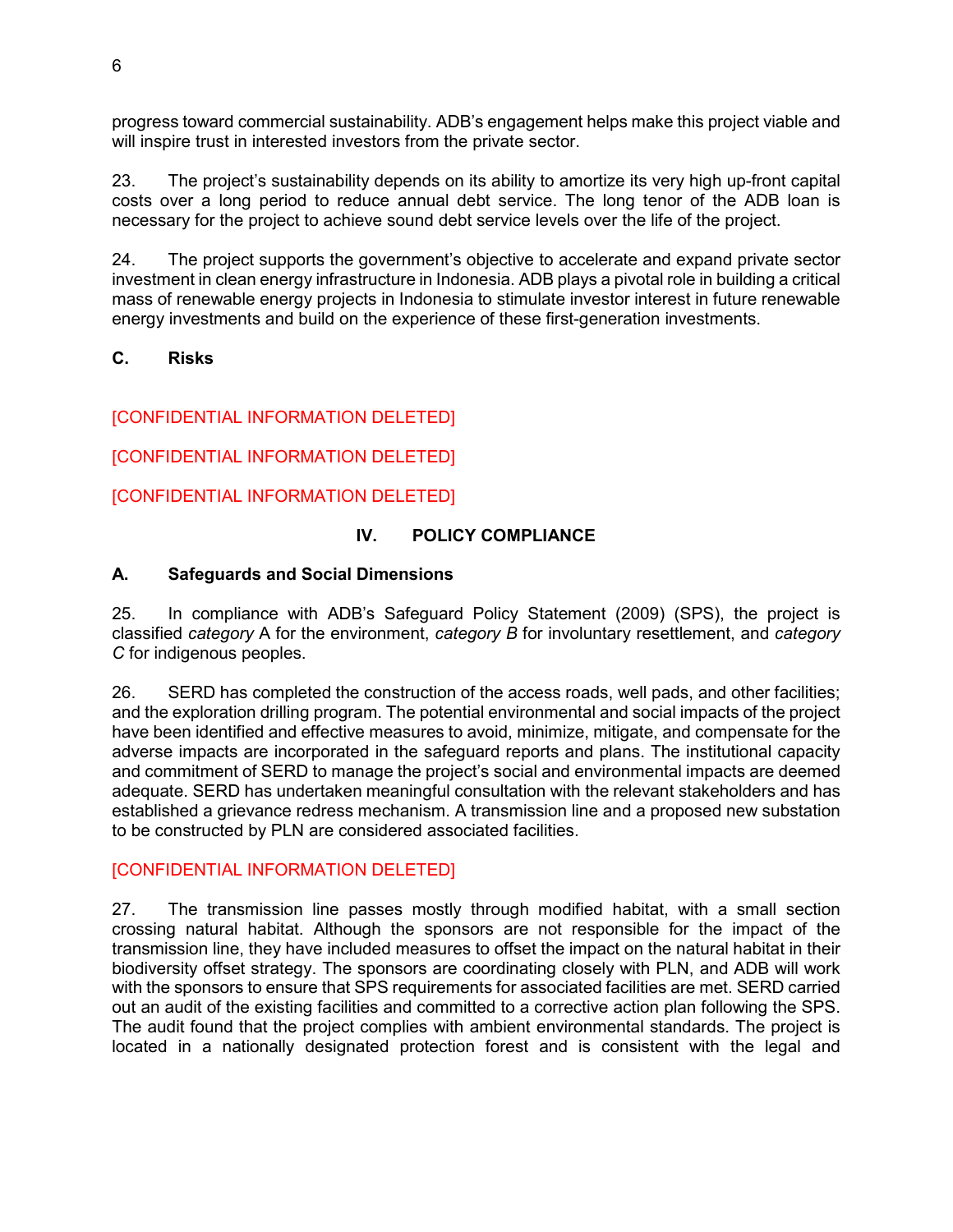management requirements for this type of forest.<sup>24</sup> The designation is not equivalent to protected area Category I or II of the International Union for Conservation of Nature, but the project affects the natural habitat of endangered and endemic species.  $25$  A critical habitat assessment undertaken by qualified biodiversity experts has resulted in the development of a biodiversity action plan (BAP), which includes both long-term biodiversity conservation actions and on-site mitigation measures linked to the construction and operation activities of the project. The BAP will be supported with a biodiversity offset strategy and a biodiversity offset management plan. The biodiversity offset strategy includes ongoing contingency for management beyond the offset management period. The sponsors have committed to these plans to ensure that the project will not have an adverse impact on critical habitat such that (i) there are no measurable adverse impacts on the critical habitat that could impair its ability to function, and (ii) there is no reduction in the population of any recognized endangered or critically endangered species. ADB will closely monitor the construction and operational activities, focusing on BAP implementation.

28. SERD acquired land for the project through negotiated settlements with project-affected households. The 2018 social safeguards compliance audit confirmed that (i) no households experienced physical displacement; (ii) SERD has compensated all project-affected households following negotiated compensation rates for land, crops, assets, and structures; (iii) affected households are given opportunities for skills development, apart from prioritization for employment created by the project; and (iv) no outstanding grievances or complaints related to land procurement and compensation exists. ADB has discussed and agreed corrective actions with the borrower. These actions, identified in the social safeguards compliance audit, will further improve stakeholder engagement and livelihood improvement activities implemented by SERD. PLN has initiated land acquisition for the transmission line, an associated facility to the proposed project. SERD commits to carry out a compliance audit upon completion of the land acquisition by PLN, and implement any corrective actions identified, coordinating closely with PLN to make sure the approach is consistent with Safeguard Policy Statement requirements. BAP implementation is not expected to have involuntary resettlement impacts.

#### [CONFIDENTIAL INFORMATION DELETED]

29. The proposed project does not trigger indigenous peoples safeguards. The social safeguards compliance audit confirmed that (i) the consultations were conducted in a culturally appropriate manner and with facilitators from the Semendo community; (ii) the Semendo community do not qualify as vulnerable social and cultural groups that experience a higher risk of poverty and social exclusion than the general population; (iii) although the Semendo community show to a certain degree some of the characteristics of "indigenous peoples", they do not fully meet the definition of indigenous peoples in Appendix 3 of ADB's Safeguard Policy Statement, and therefore the policy is not triggered; and (iv) the Semendo community fully supports the project and is anticipating benefits from employment creation and integrated social development program implementation.

30. The audit confirmed that national labor laws and regulations and internationally recognized core labor standards are followed, monitored, and reported. SERD will comply with national labor laws and, pursuant to ADB's Social Protection Strategy (2001), will take measures to comply with

 $\overline{a}$ <sup>24</sup> Indonesia has three categories of forests: conservation, protection, and production. Protection forests provide a basic life support function such as watershed or soil protection or flood control. Certain developments may occur in protection forests in accordance with a license. Conservation forests are those set aside for the conservation of biodiversity and ecosystems.

<sup>&</sup>lt;sup>25</sup> International Union for Conservation of Nature. Protected Area Categories.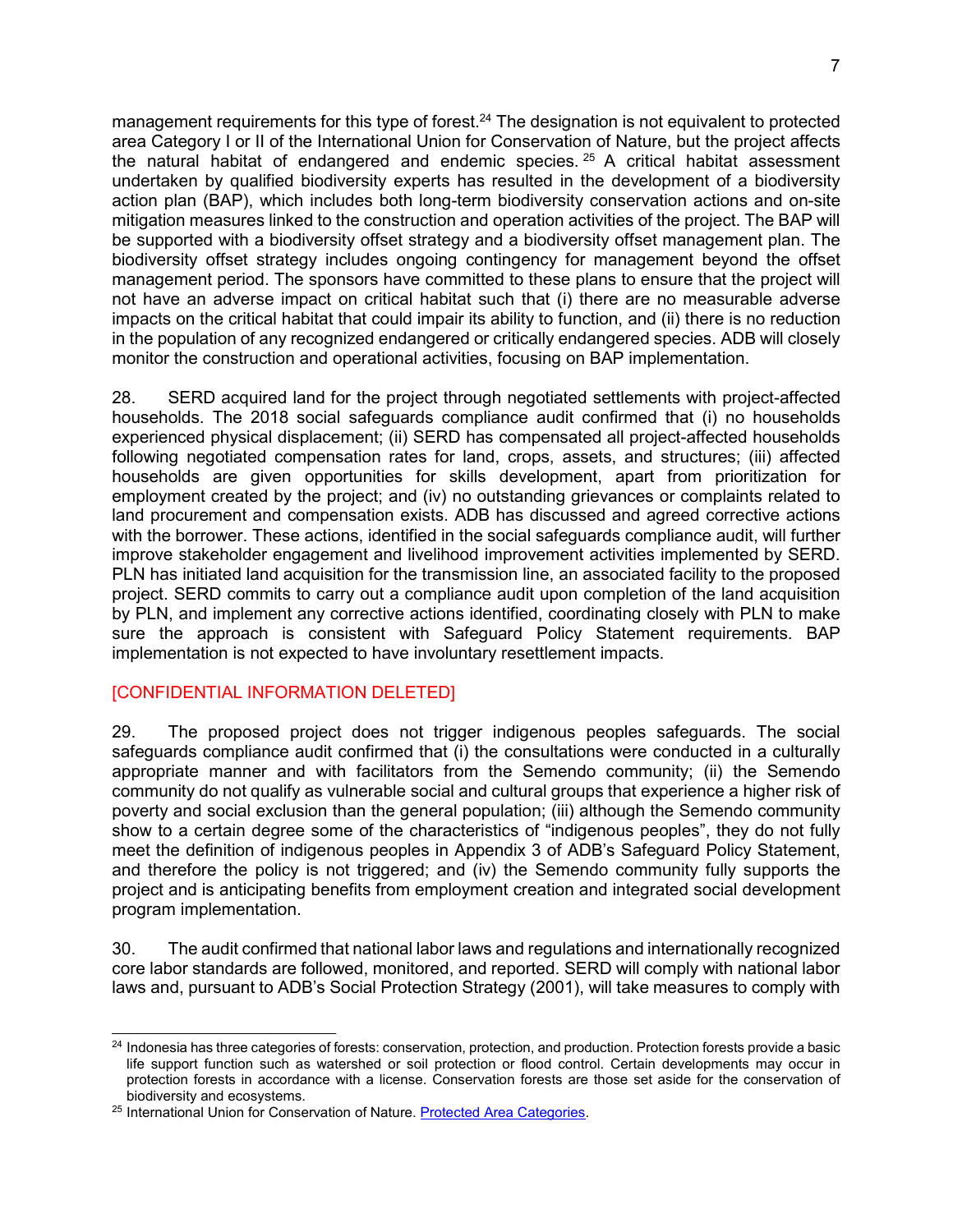the internationally recognized core labor standards.<sup>26</sup> SERD will report regularly to ADB on (i) its (and its contractors') compliance with such laws and (ii) the measures taken. The project is classified *some gender elements* and, to promote livelihood and employment opportunities, it will (i) include at least 30% women participants in the livelihood training and skills development program, (ii) support at least five women entrepreneurs from the surrounding communities to supply some project requirements, and (iii) provide technical and financial support for livelihood activities to women groups from at least five villages in the project area. Information disclosure and consultation with affected people will be conducted in accordance with ADB requirements.<sup>27</sup>

## **B. Anticorruption Policy**

31. SERD was advised of ADB's policy of implementing best international practice relating to combating corruption, money laundering, and the financing of terrorism. ADB will ensure that the investment documentation includes appropriate provisions prohibiting corruption, money laundering, and the financing of terrorism, and remedies for ADB in the event of noncompliance.

#### **C. Investment Limitations**

32. The proposed loan is within the medium-term, country, industry, group, and single-project exposure limits for nonsovereign investments.

#### **D. Assurances**

33. Consistent with the Agreement Establishing the Asian Development Bank (the Charter), <sup>28</sup> ADB will proceed with the proposed assistance upon establishing that the Government of Indonesia has no objection to the proposed assistance to SERD. ADB will enter into suitable finance documentation, in form and substance satisfactory to ADB, following approval of the proposed assistance by the Board of Directors.

## **V. RECOMMENDATION**

34. I am satisfied that the proposed loan would comply with the Articles of Agreement of the Asian Development Bank (ADB) and recommend that the Board approve the loan of up to \$177,500,000 from ADB's ordinary capital resources to PT Supreme Energy Rantau Dedap for the Rantau Dedap Geothermal Power Project (Phase 2) in the Republic of Indonesia, with such terms and conditions as are substantially in accordance with those set forth in this report, and as may be reported to the Board.

> Takehiko Nakao President

23 February 2018

 $\overline{a}$ <sup>26</sup> ADB. 2003. *Social Protection*. Manila (adopted 2001).

<sup>&</sup>lt;sup>27</sup> Summary Poverty Reduction and Social Strategy; and Safeguards and Social Dimensions Summary (accessible from the list of linked documents in Appendix 2).

<sup>28</sup> ADB. 1966. *Agreement Establishing the Asian Development Bank.* Manila.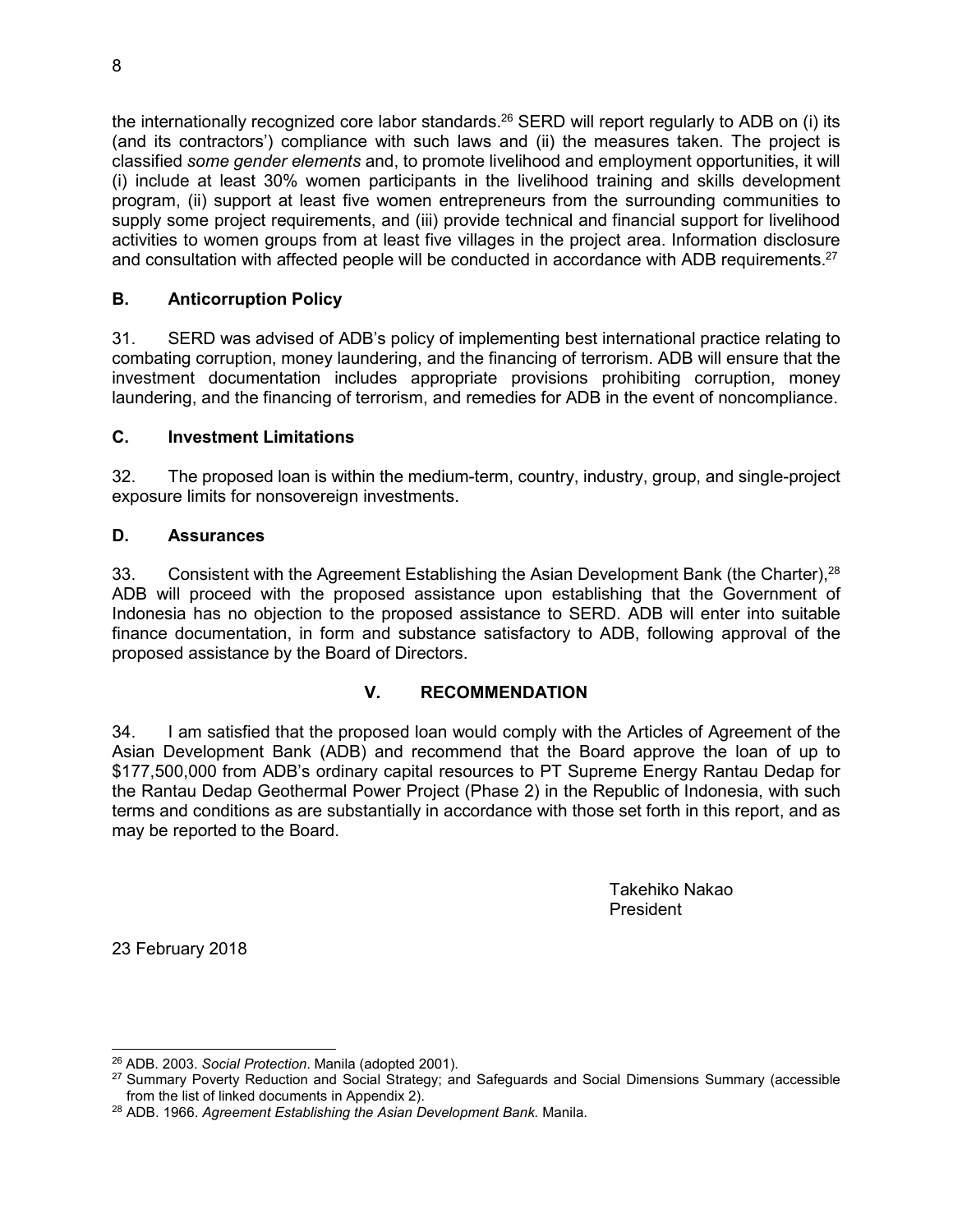#### **Impacts the Project is Aligned with**

Quality of life in Indonesia enhanced by using sustainable electricity as a key driver of increased economic activity (PLN's rolling 10-year development plan)<sup>a</sup>

About 45 GW or 33% of Indonesia's electrical power capacity based on new or renewable energy sources by 2025 (National Energy Plan)<sup>b</sup>

Greenhouse gas emissions reduced by 29% relative to business-as-usual scenario by 2030 (Indonesia's commitment under the United Nations Framework Convention on Climate Change)<sup>c</sup>

|                                                                                                                                                                            | <b>Performance Indicators with</b>                                                                                                                                                                                                                                                                                                                                                                                                                                                                          | Data Sources and/or                                                                                                                                                                       |                                                                                                                                                                                                                                      |
|----------------------------------------------------------------------------------------------------------------------------------------------------------------------------|-------------------------------------------------------------------------------------------------------------------------------------------------------------------------------------------------------------------------------------------------------------------------------------------------------------------------------------------------------------------------------------------------------------------------------------------------------------------------------------------------------------|-------------------------------------------------------------------------------------------------------------------------------------------------------------------------------------------|--------------------------------------------------------------------------------------------------------------------------------------------------------------------------------------------------------------------------------------|
| <b>Results Chain</b>                                                                                                                                                       | <b>Targets and Baselines</b>                                                                                                                                                                                                                                                                                                                                                                                                                                                                                | <b>Reporting Mechanisms</b>                                                                                                                                                               | <b>Risks</b>                                                                                                                                                                                                                         |
| <b>Outcome</b><br>Geothermal power<br>generation in South<br>Sumatra expanded                                                                                              | By 2021:<br>a. Electricity generated and<br>delivered to offtaker reached<br>702.5 gigawatt-hours per year<br>(2018 baseline: 0)<br>b. Annual emission reductions<br>achieved amount to<br>403.000 metric tons of carbon<br>dioxide equivalent<br>(2018 baseline: 0)<br>c. Number of jobs provided<br>during operation amount to at<br>least 100 (2018 baseline: 0)                                                                                                                                         | a-c. Company's annual<br>financial statement<br>a-c. Company's annual<br>monitoring report                                                                                                | Power production<br>falls short of plans<br>due to operational<br>complications (i.e.<br>steam quality)<br>Demand for power<br>is weak because of<br>adverse<br>macroeconomic<br>developments.                                       |
| <b>Outputs</b><br>1. Geothermal<br>power plant<br>constructed and<br>commissioned<br>2. Local<br>employment<br>generated<br>3. Local and<br>national economy<br>stimulated | By 2021<br>1. Total installed electricity<br>generation capacity of project<br>reached 90.9 MW<br>(2018 baseline: 0)<br>2. Cumulative number of jobs<br>provided during construction<br>totaled 1,000<br>(2017 baseline: 0)<br>3a. Total domestic purchases<br>during construction and early<br>operation reached \$200 million<br>(2017 baseline: 0)<br>3b. Total payments to the<br>government provided during<br>construction and early<br>operation totaled at least<br>\$20 million (2017 baseline: 0) | 1-3. Company's annual<br>financial statements<br>1-4. Company's annual<br>monitoring report<br>3. Asian Development<br>Bank's semiannual<br>environmental and social<br>monitoring report | Capacity is lower<br>than planned<br>because of<br>unproductive wells<br>or complications<br>during exploitation.<br>Acquiring land or<br>obtaining necessary<br>permits encounters<br>delays.<br>Trained staff is not<br>available. |
| 4. Economic<br>opportunities for<br>women improved                                                                                                                         | 4a. Women participating and<br>benefiting from training on<br>livelihood and skills<br>development accounted for at                                                                                                                                                                                                                                                                                                                                                                                         |                                                                                                                                                                                           |                                                                                                                                                                                                                                      |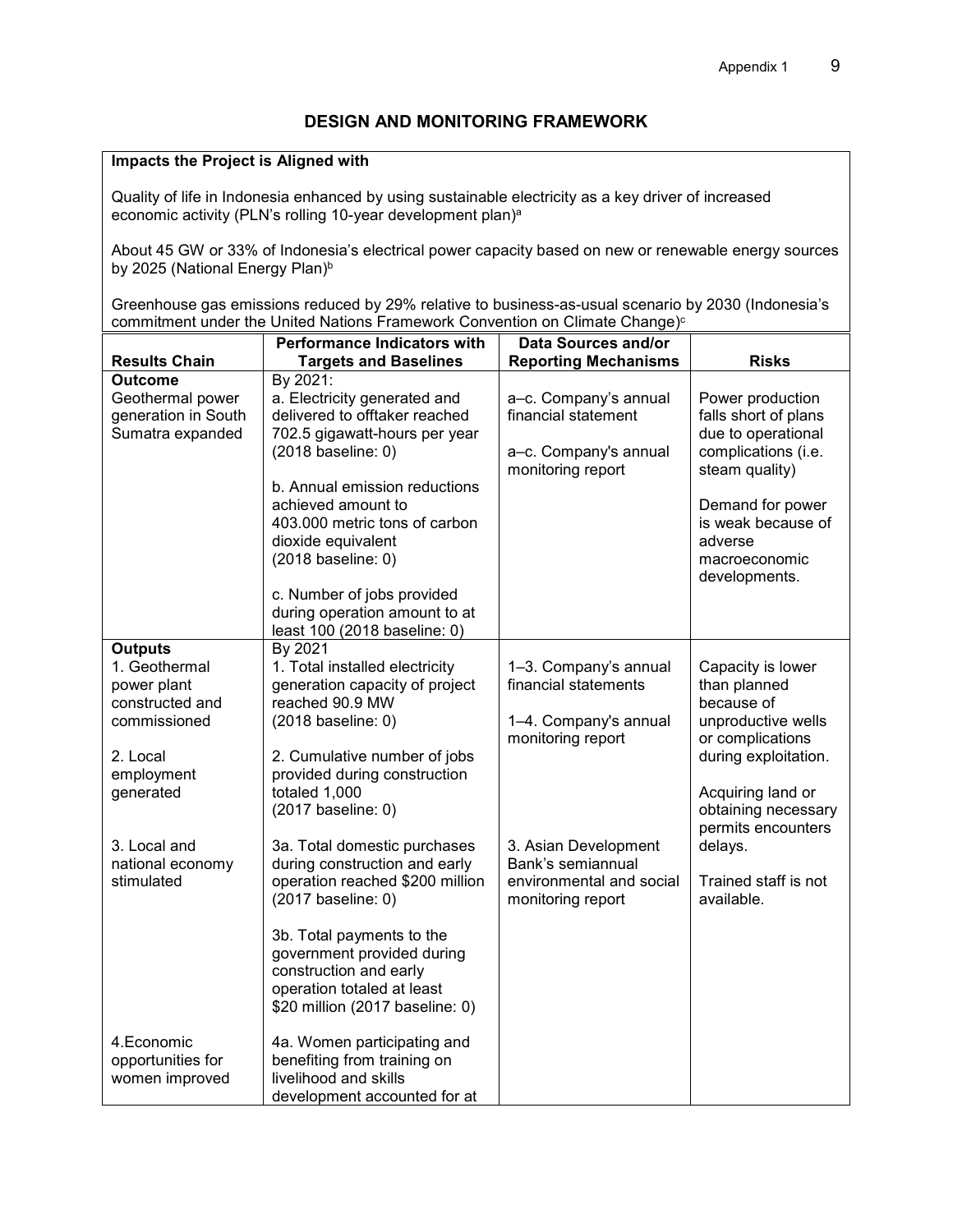|                                          | <b>Performance Indicators with</b> | Data Sources and/or         |              |  |
|------------------------------------------|------------------------------------|-----------------------------|--------------|--|
| <b>Results Chain</b>                     | <b>Targets and Baselines</b>       | <b>Reporting Mechanisms</b> | <b>Risks</b> |  |
|                                          | least 30% of total trainees        |                             |              |  |
|                                          | (2017 baseline: 10)                |                             |              |  |
|                                          |                                    |                             |              |  |
|                                          | 4b. Five women's groups            |                             |              |  |
|                                          | provided technical and financial   |                             |              |  |
|                                          | support on livelihood              |                             |              |  |
|                                          | opportunities and skill            |                             |              |  |
|                                          | development in at least five of    |                             |              |  |
|                                          | the project villages               |                             |              |  |
|                                          | (2017 baseline: 2)                 |                             |              |  |
|                                          |                                    |                             |              |  |
|                                          | 4c. At least five women            |                             |              |  |
|                                          | entrepreneurs from the             |                             |              |  |
|                                          | surrounding communities            |                             |              |  |
|                                          | receive support to supply some     |                             |              |  |
|                                          | of the project requirements        |                             |              |  |
|                                          | (2017 baseline: 0)                 |                             |              |  |
| <b>Key Activities with Milestones</b>    |                                    |                             |              |  |
| [CONFIDENTIAL INFORMATION DELETED]       |                                    |                             |              |  |
|                                          |                                    |                             |              |  |
| <b>Inputs</b>                            |                                    |                             |              |  |
| [CONFIDENTIAL INFORMATION DELETED]       |                                    |                             |              |  |
|                                          |                                    |                             |              |  |
| <b>Assumptions for Partner Financing</b> |                                    |                             |              |  |
| Not applicable                           |                                    |                             |              |  |

GW = gigawatt, MW = megawatt, PLN = Perusahaan Listrik Negara (national power utility), Q = quarter.

a Government of Indonesia, Ministry of Energy and Mineral Resources. 2017. *Pengesahan Rencana Usaha Penyediaan Tenaga Listrik: PT Perusahaan Listrik Negara (Persero) Tahun 2017 S.D. 2026.* Decree No. 1415 K/20/MEM/2017. Jakarta (RUPTL, 2017–2026).

<sup>b</sup> Government of Indonesia. 2017. *National Energy Plan.* Presidential Regulation No. 22/2017. Jakarta.<br><sup>c</sup> Government of Indonesia. 2015. <u>Intended Nationally Determined Contribution</u>. Jakarta.

Source: Asian Development Bank.